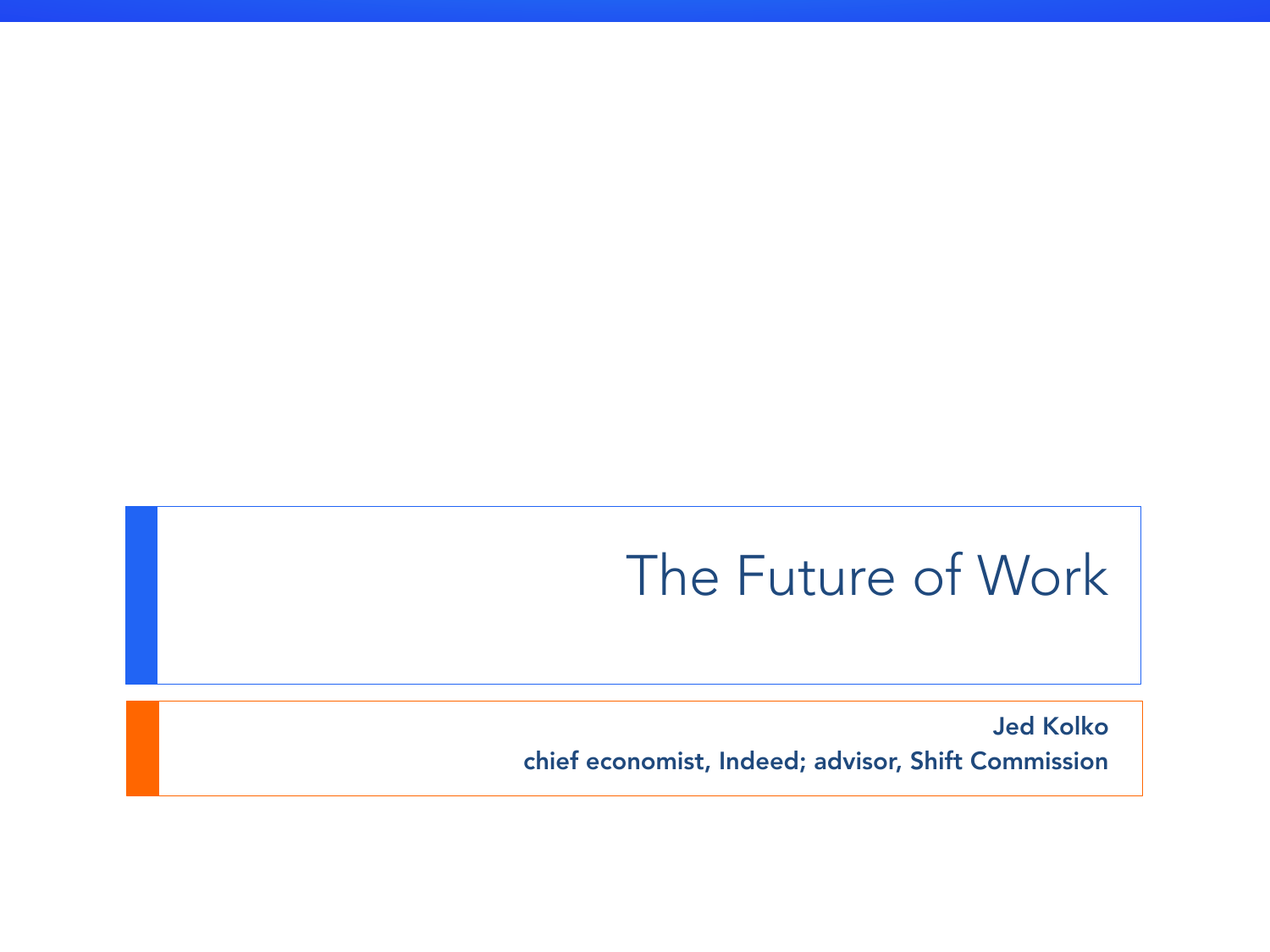- 1. Two great uncertainties
- 2. Distributions matter
- 3. Older workers are the future
- 4. Geographic inequalities
- 5. What we get wrong about the future of work

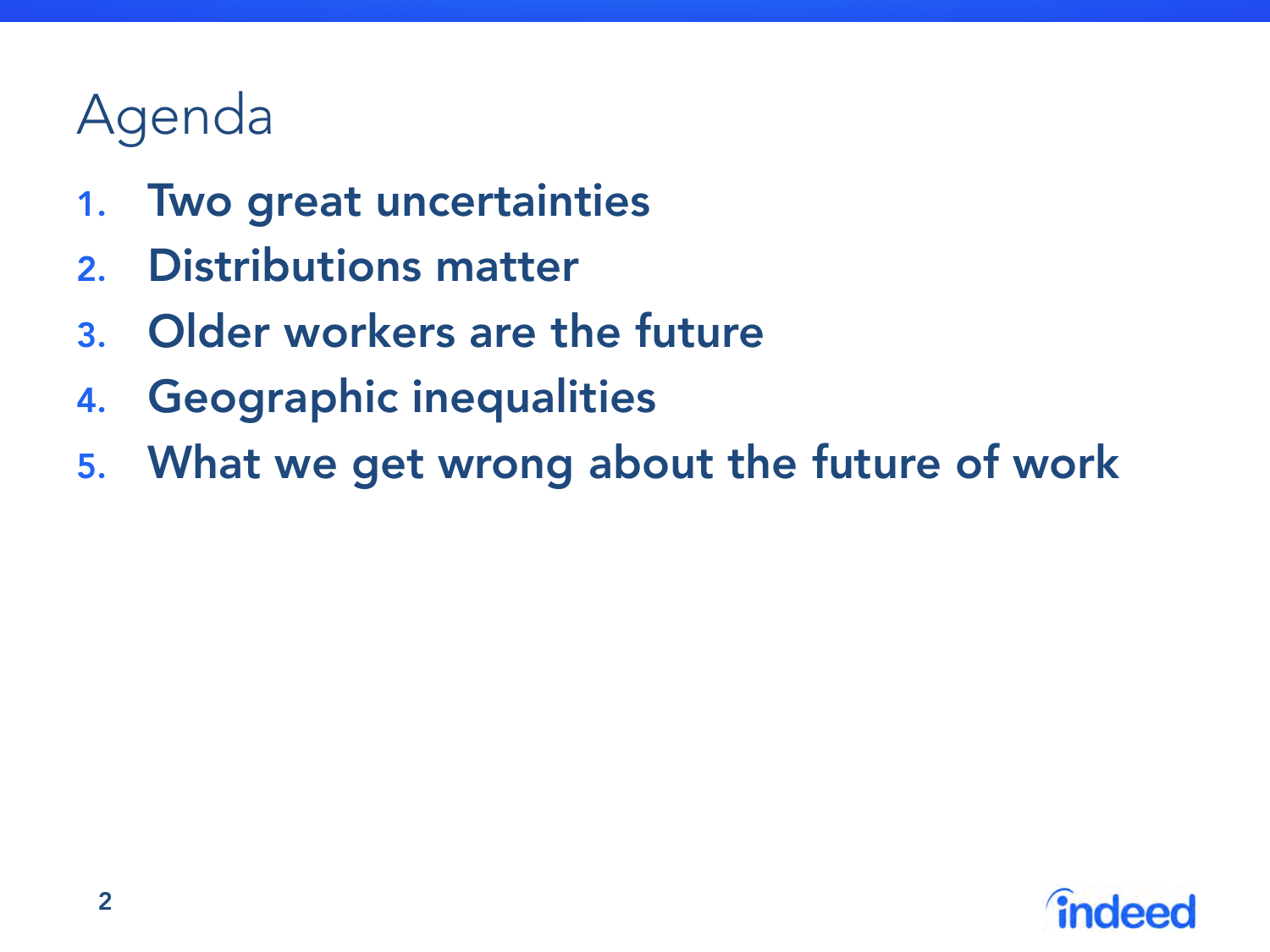

### 1. Two great uncertainties

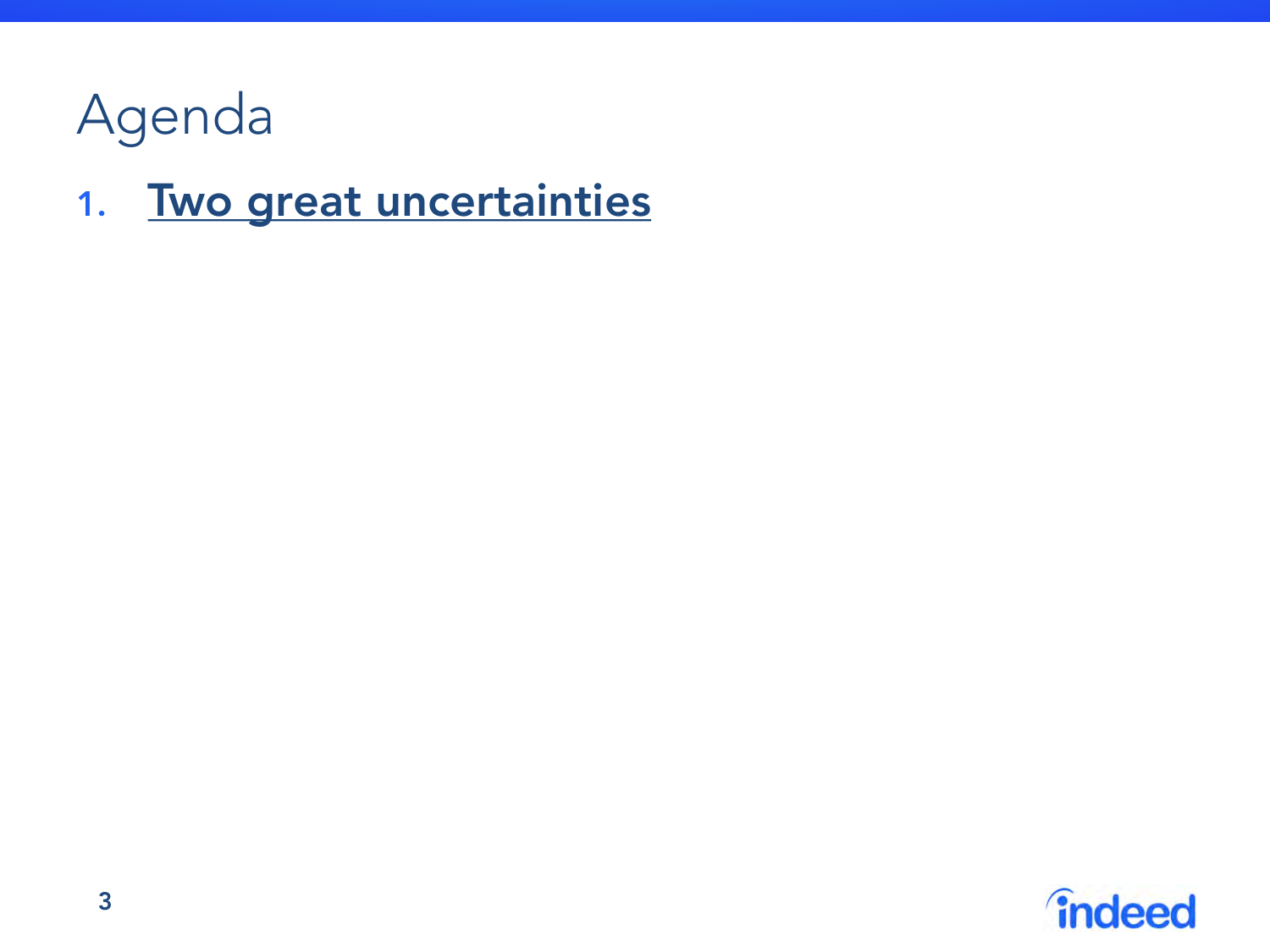### The two great uncertainties

### } What happens to unemployment and the AMOUNT of work?

} Does automation eliminate or possibly even create jobs?

### ▶ What happens to the FORM of work?

} How widespread does task-based work become?

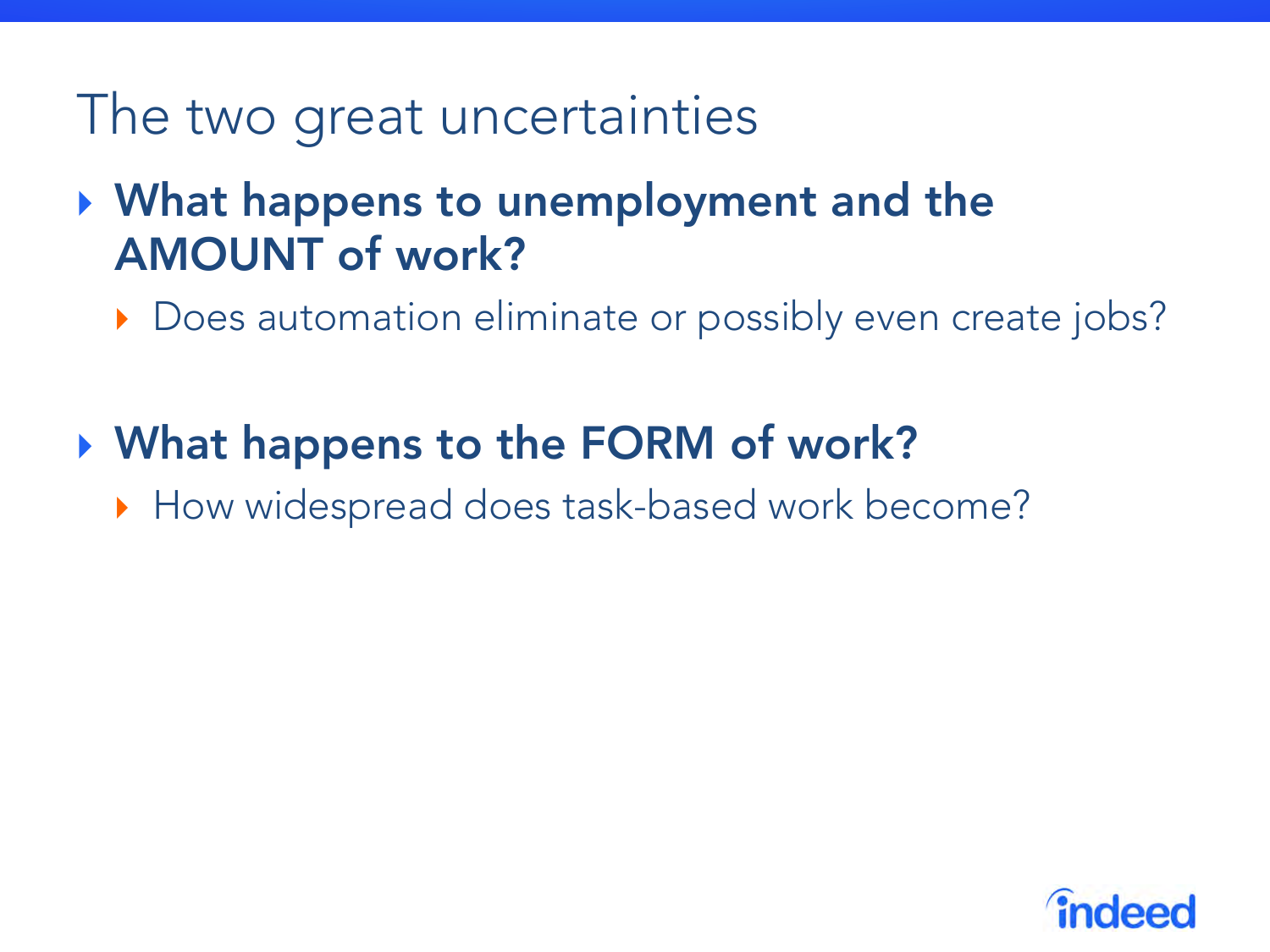# Most at risk: middle-skill "routine" jobs

| <b>Occupation</b>                              | <b>Projected change,</b><br>'000s,<br>2014-2024 (BLS) |
|------------------------------------------------|-------------------------------------------------------|
| Bookkeeping and accounting                     | $-148.7$                                              |
| <b>Fast food cooks</b>                         | $-80.4$                                               |
| <b>Mail carriers</b>                           | $-78.1$                                               |
| Executive secretaries and admins               | $-44.6$                                               |
| <b>Farmworkers and laborers</b>                | $-42.9$                                               |
| Sewing machine operators                       | $-41.7$                                               |
| <b>Tellers</b>                                 | $-40.0$                                               |
| Mail sorters and processors                    | $-39.7$                                               |
| Cutting, punching, and press machine operators | $-39.5$                                               |
| <b>Switchboard operators</b>                   | $-37.0$                                               |

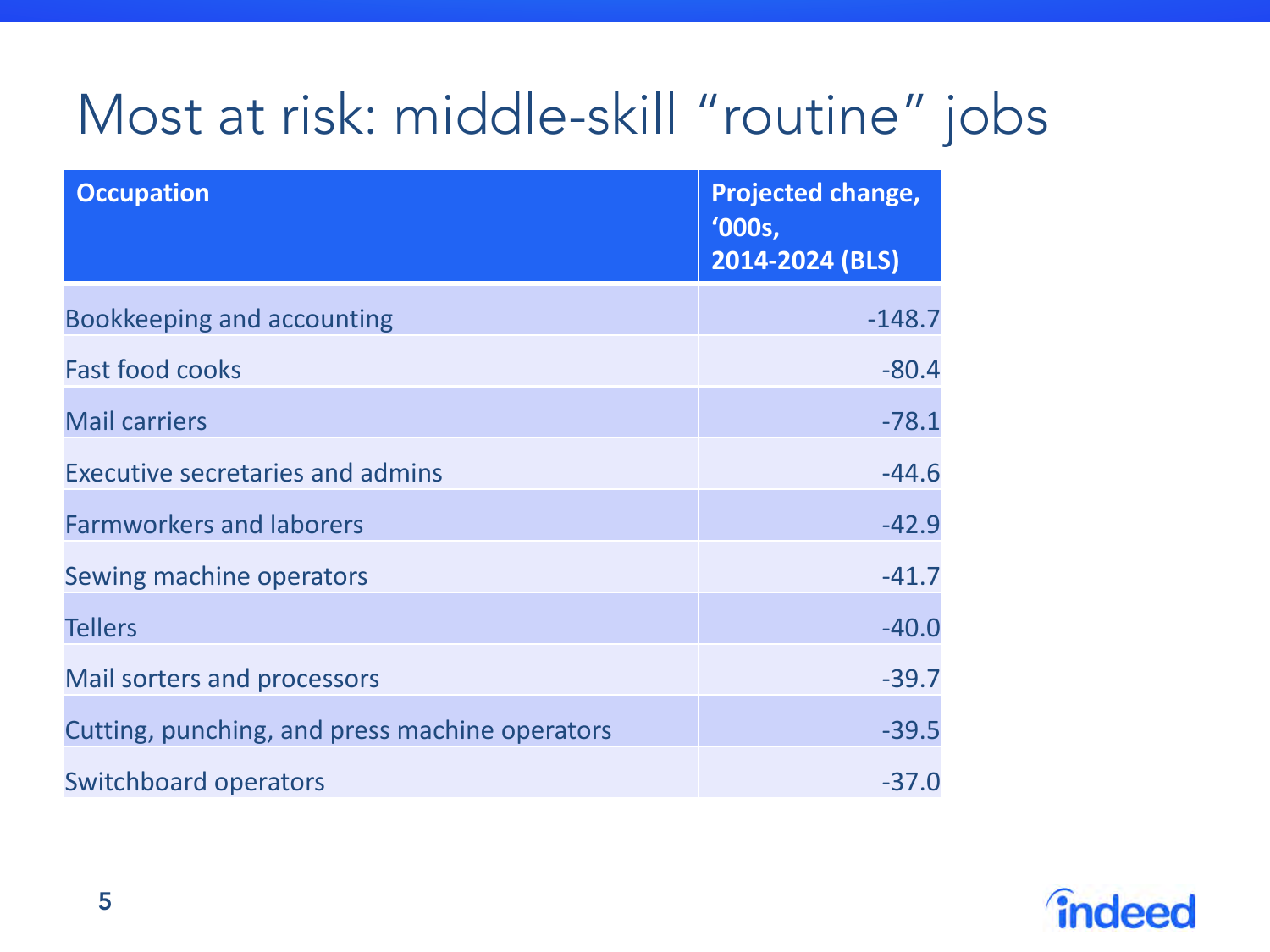## Task work is not just the "gig economy"

% of employed workers in "alternative work arrangements" (Katz & Krueger, 2016)



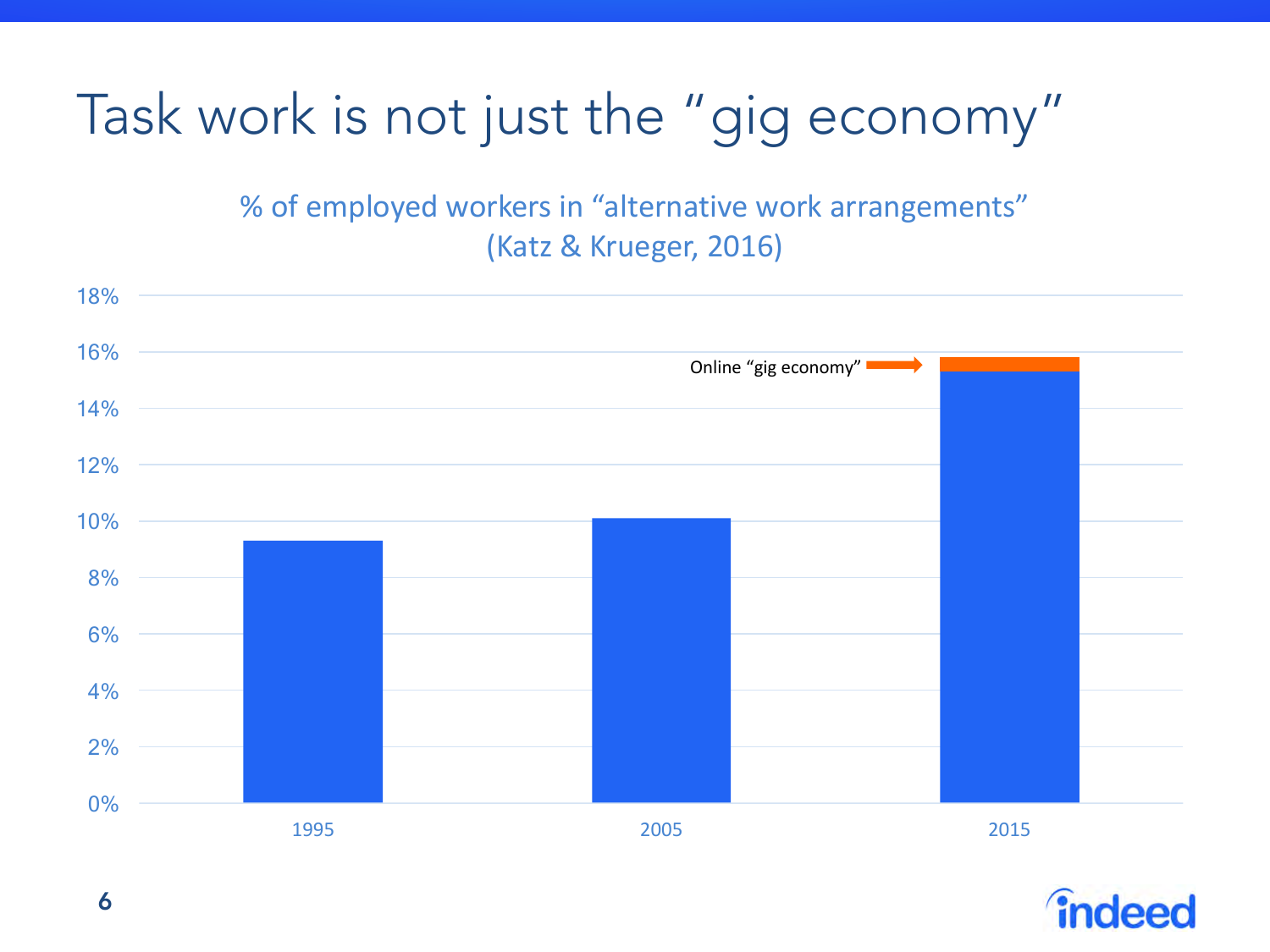- 1. Two great uncertainties
- 2. Distributions matter

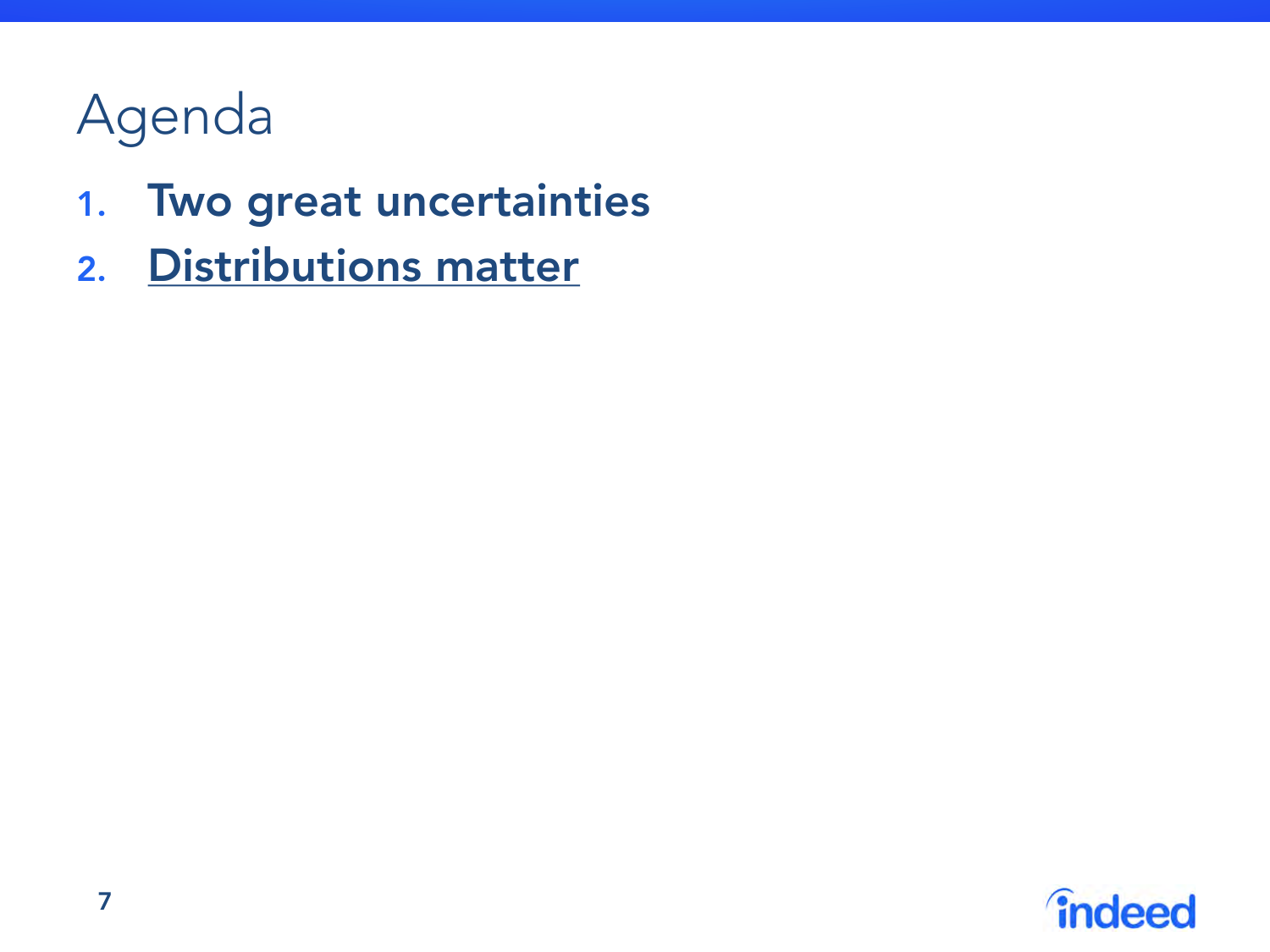### Less-educated men are out of work

#### Employment/population ratio, men, age 25-54 (BLS)



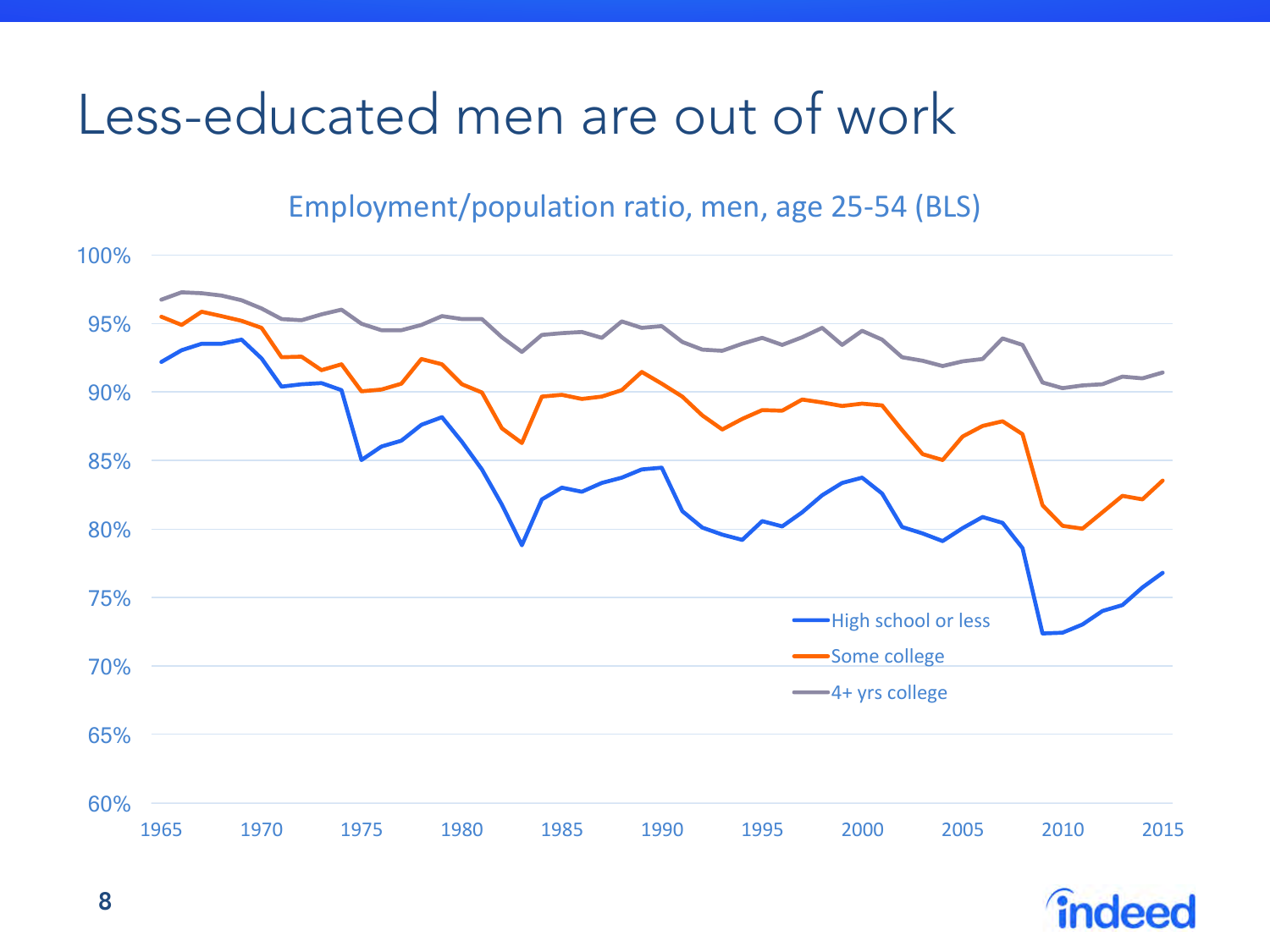## Polarization in future job growth

Projected occupation growth, 2014-2024, by degree required and current gender mix (BLS & Census)



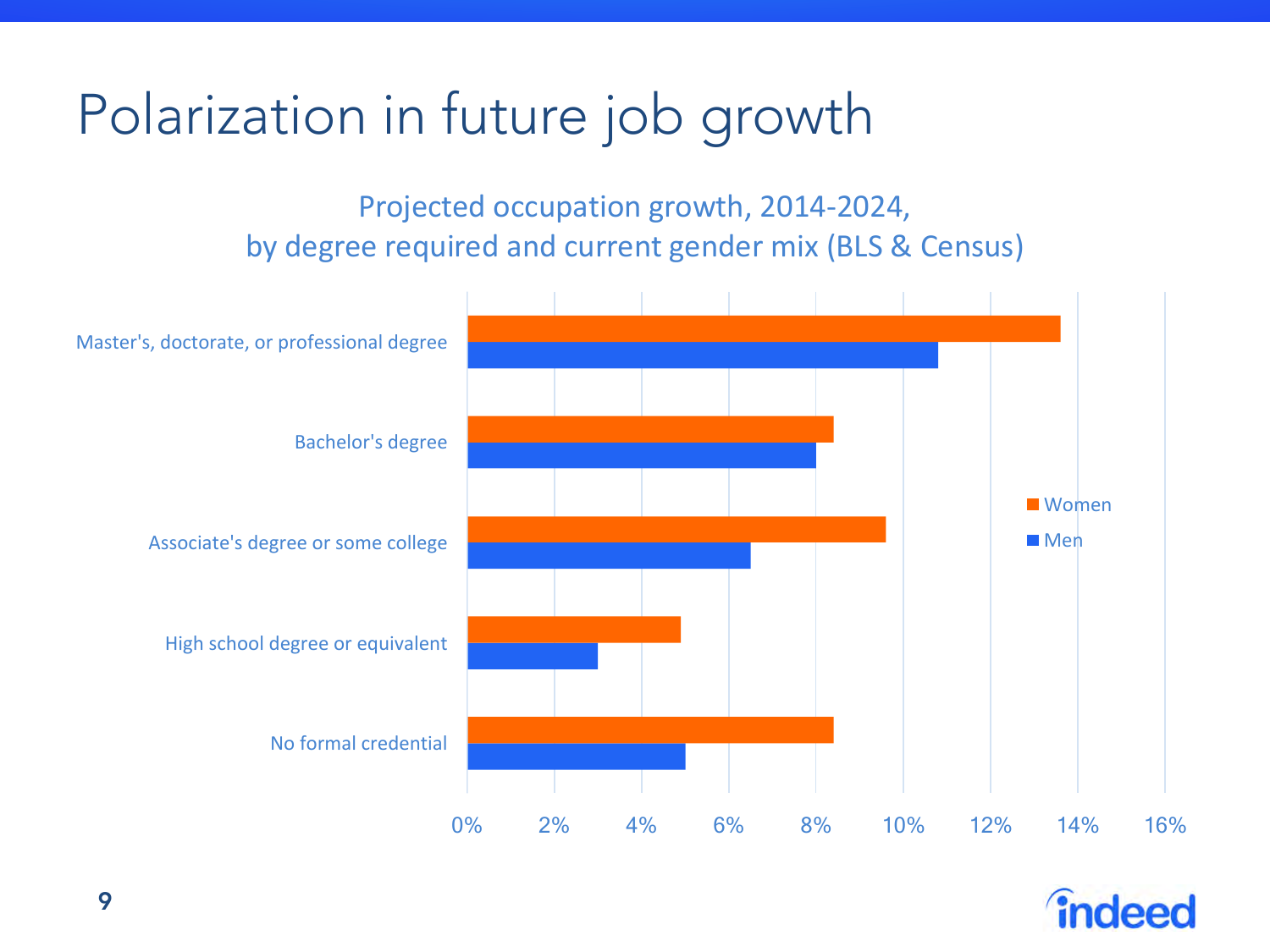- 1. Two great uncertainties
- 2. Distributions matter
- 3. Older workers are the future

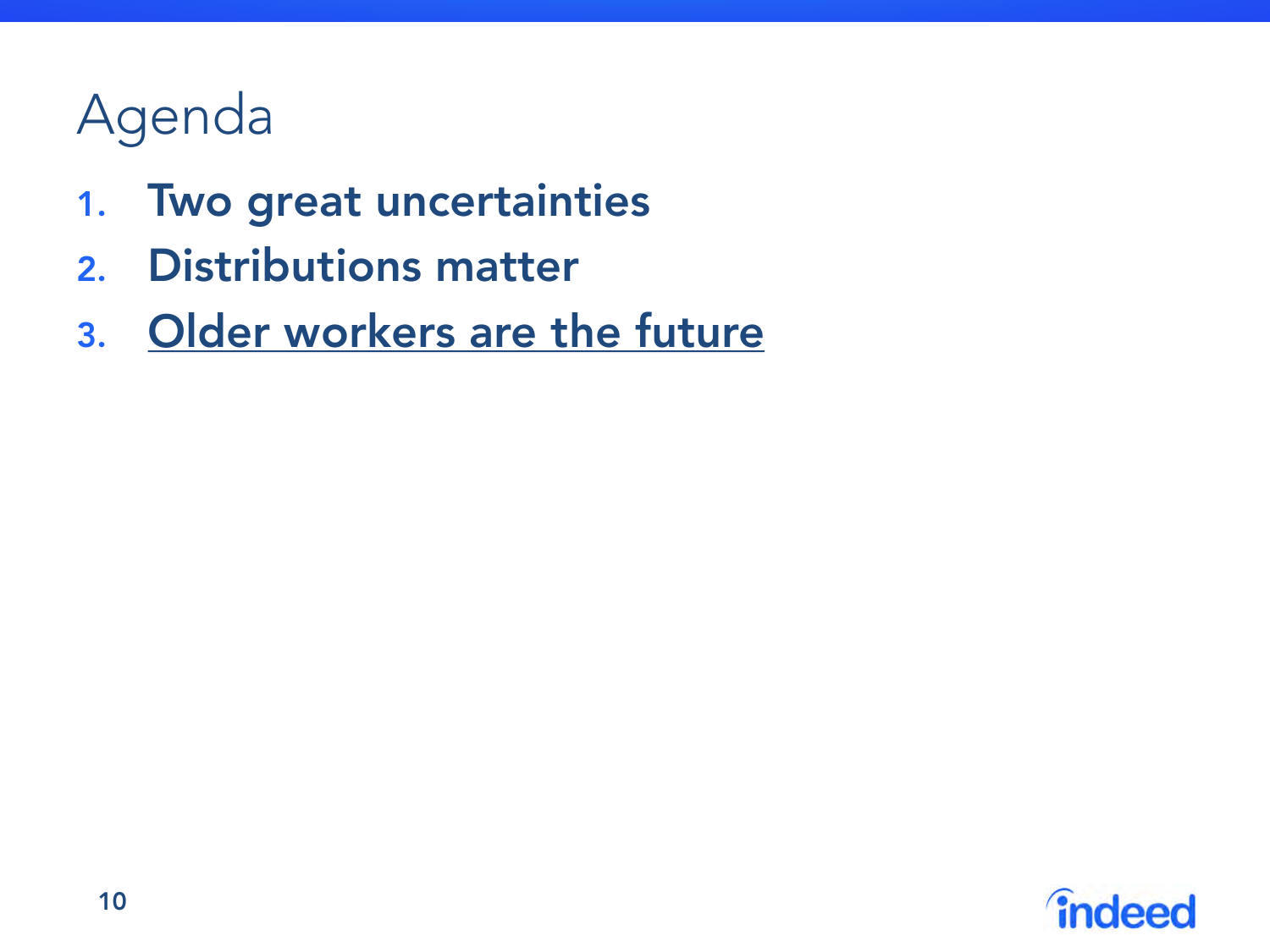# The aging workforce

#### Share of workers, age 55+ and 65+ (BLS)



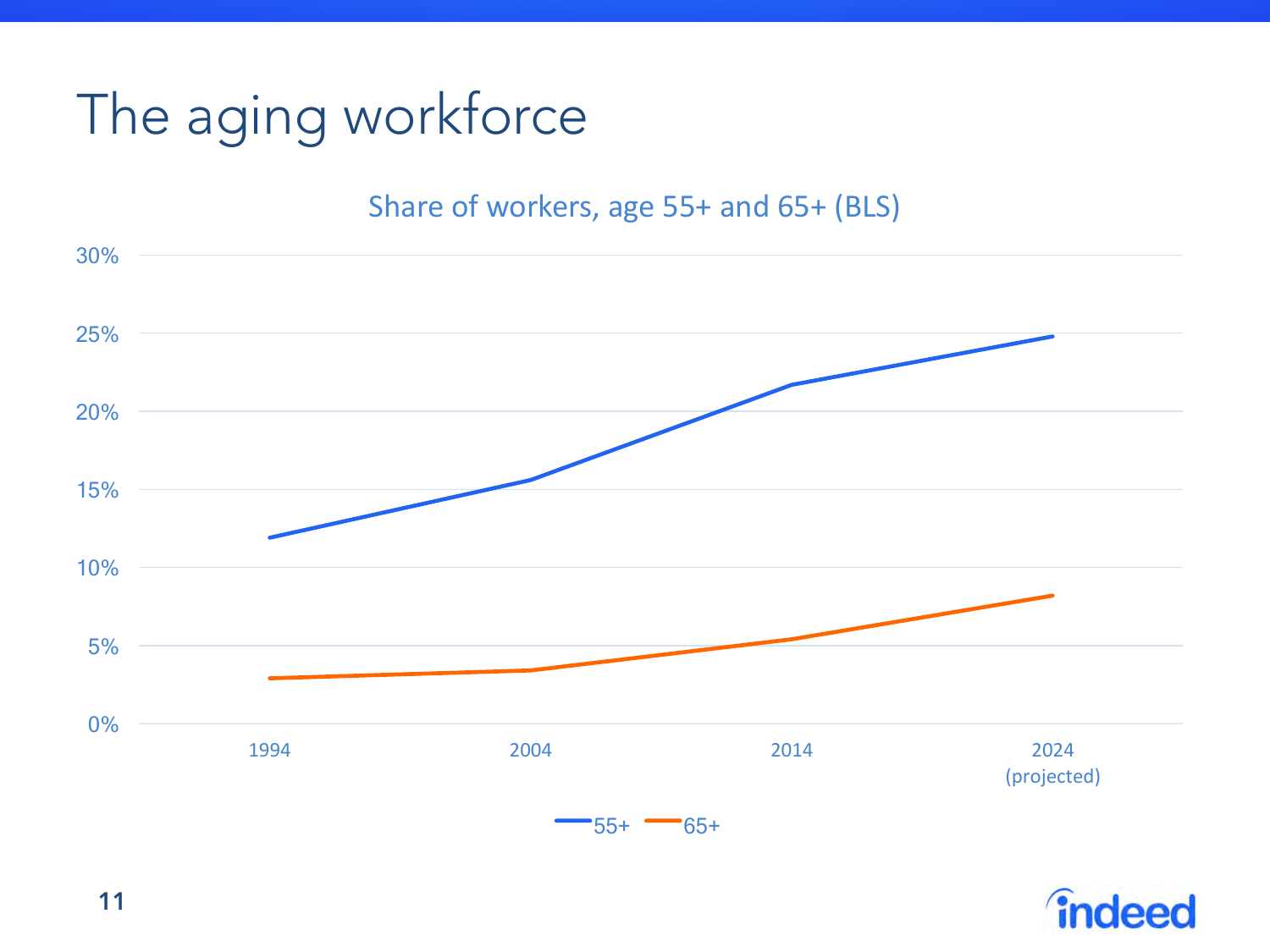## Older workers are the gig economy

% of employed workers in "alternative work arrangements," by age (Katz and Krueger, 2016)





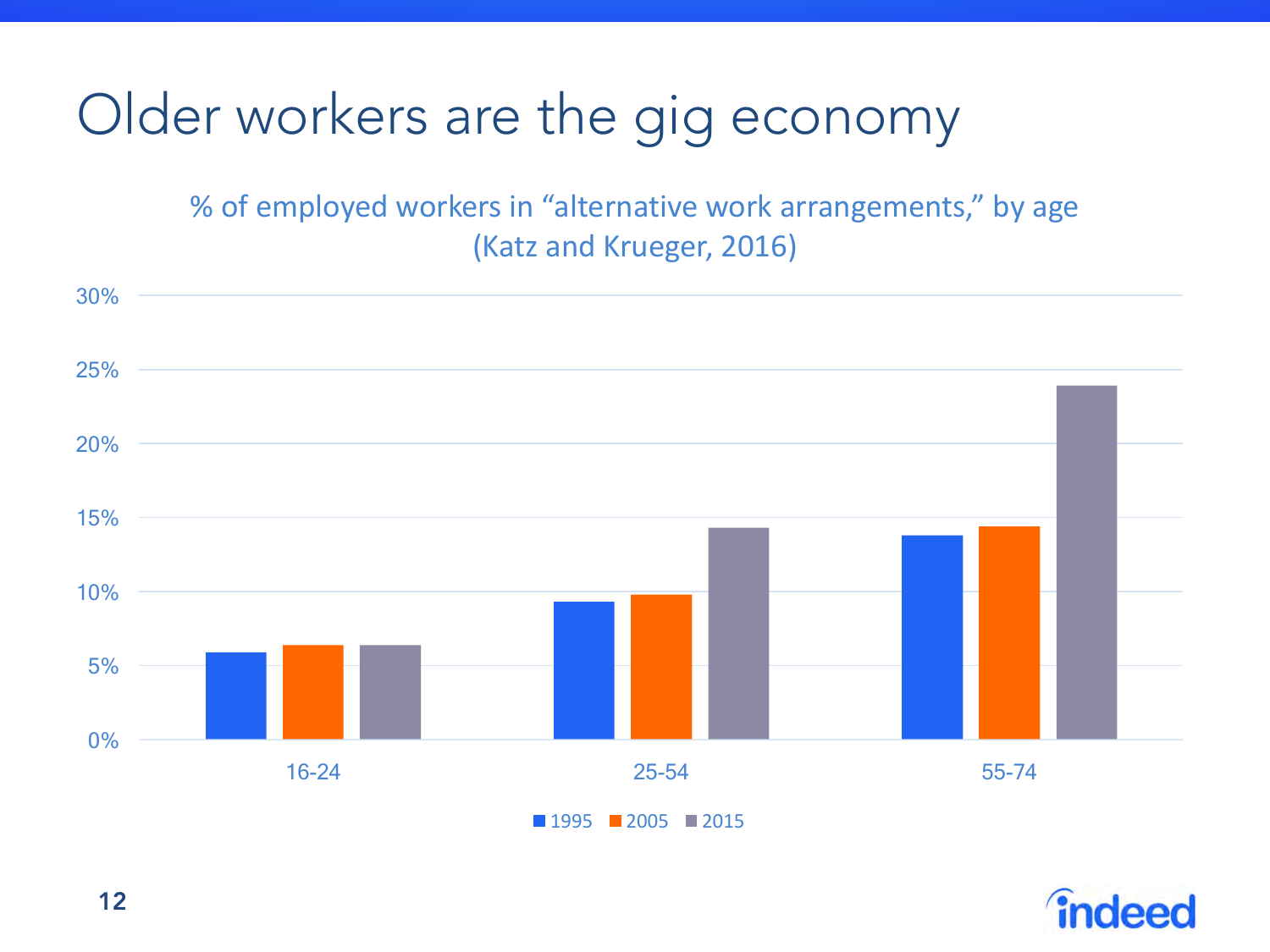Older workers are most at risk

% of workers in occupations projected to shrink, by age (BLS & Census)



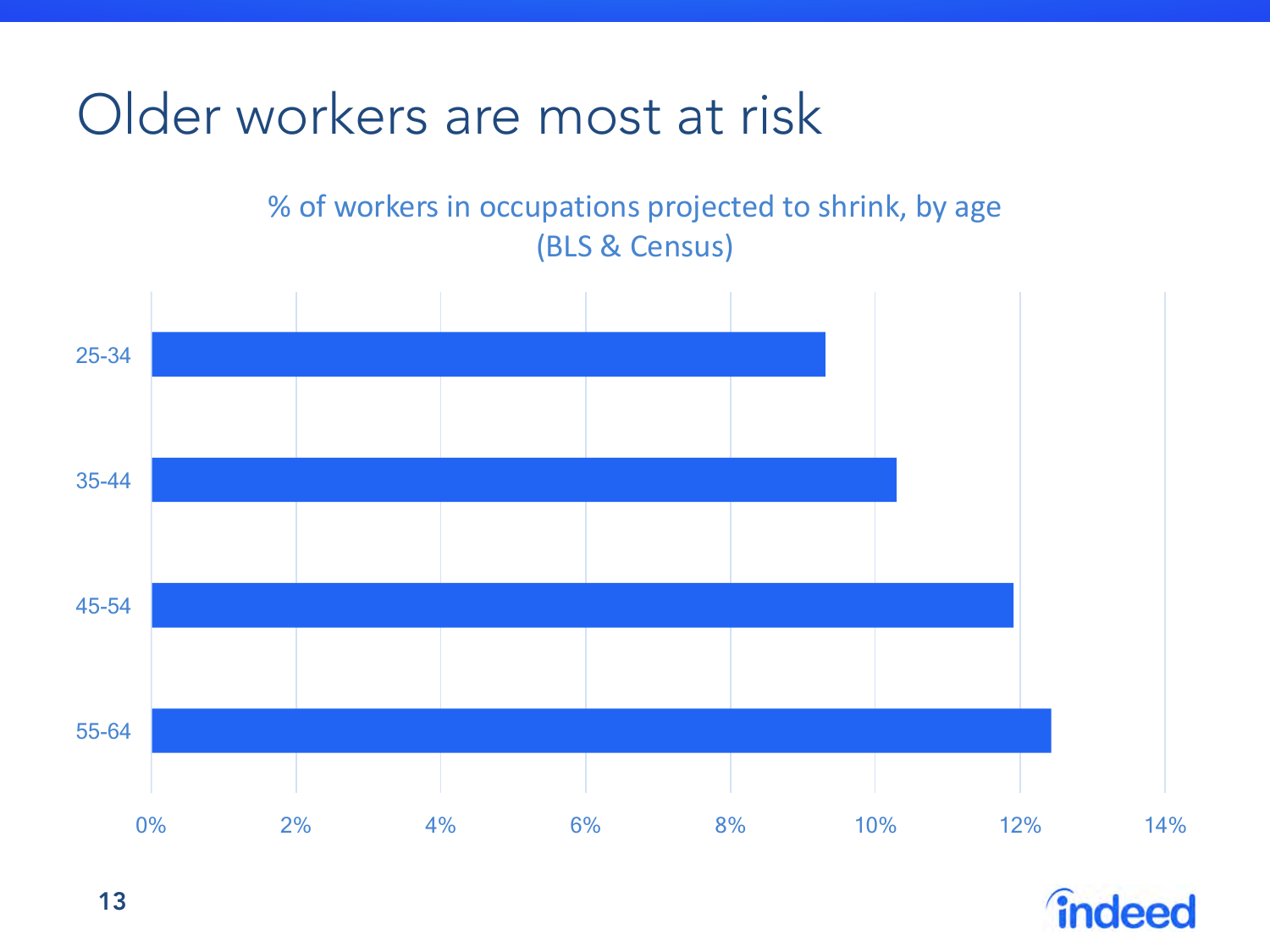- 1. Two great uncertainties
- 2. Distributions matter
- 3. Older workers are the future
- 4. Geographic inequalities

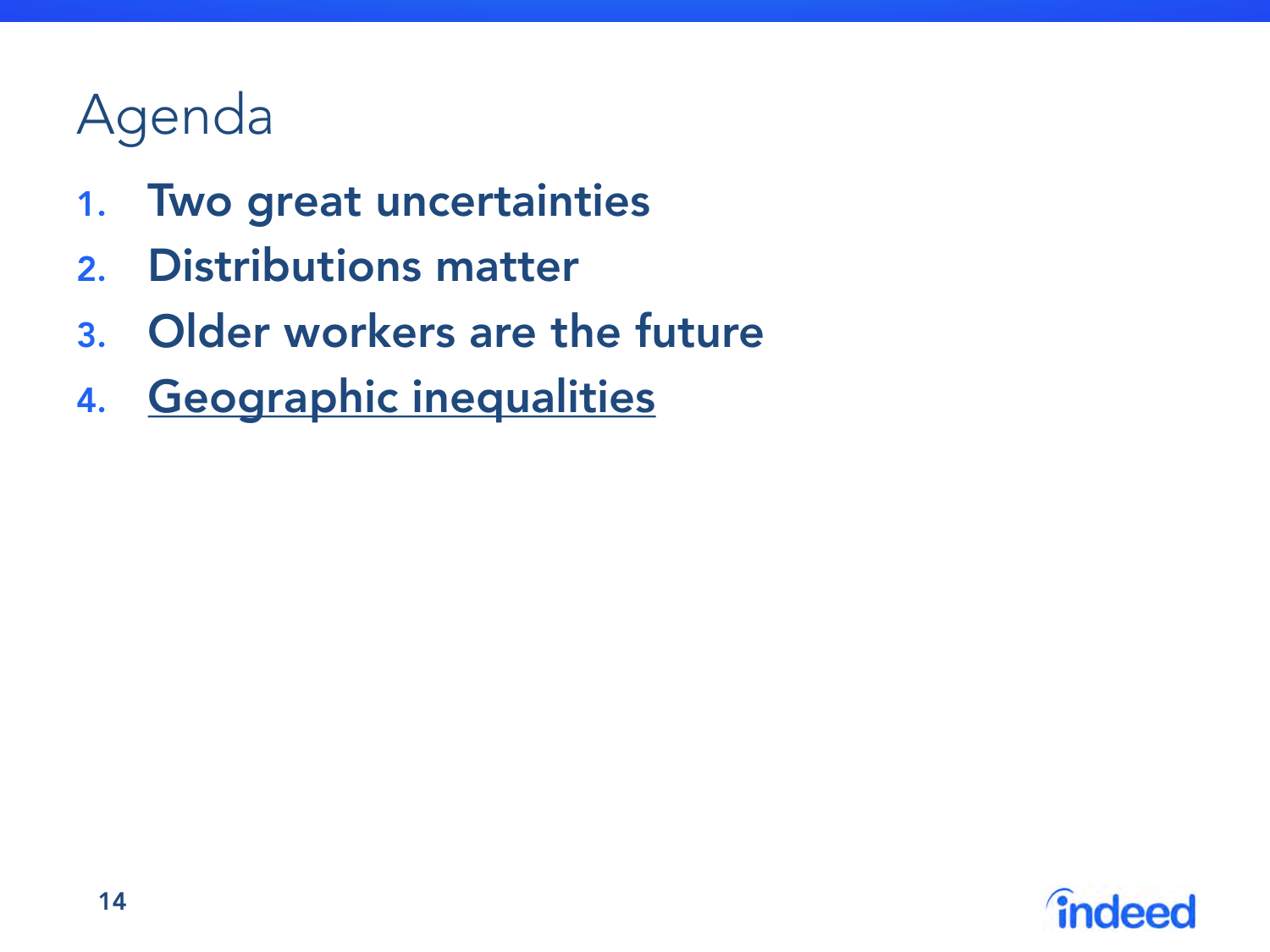## U.S. local incomes are diverging

#### Ratio of 90<sup>th</sup>/10<sup>th</sup> %ile of metro per capita income (BEA)



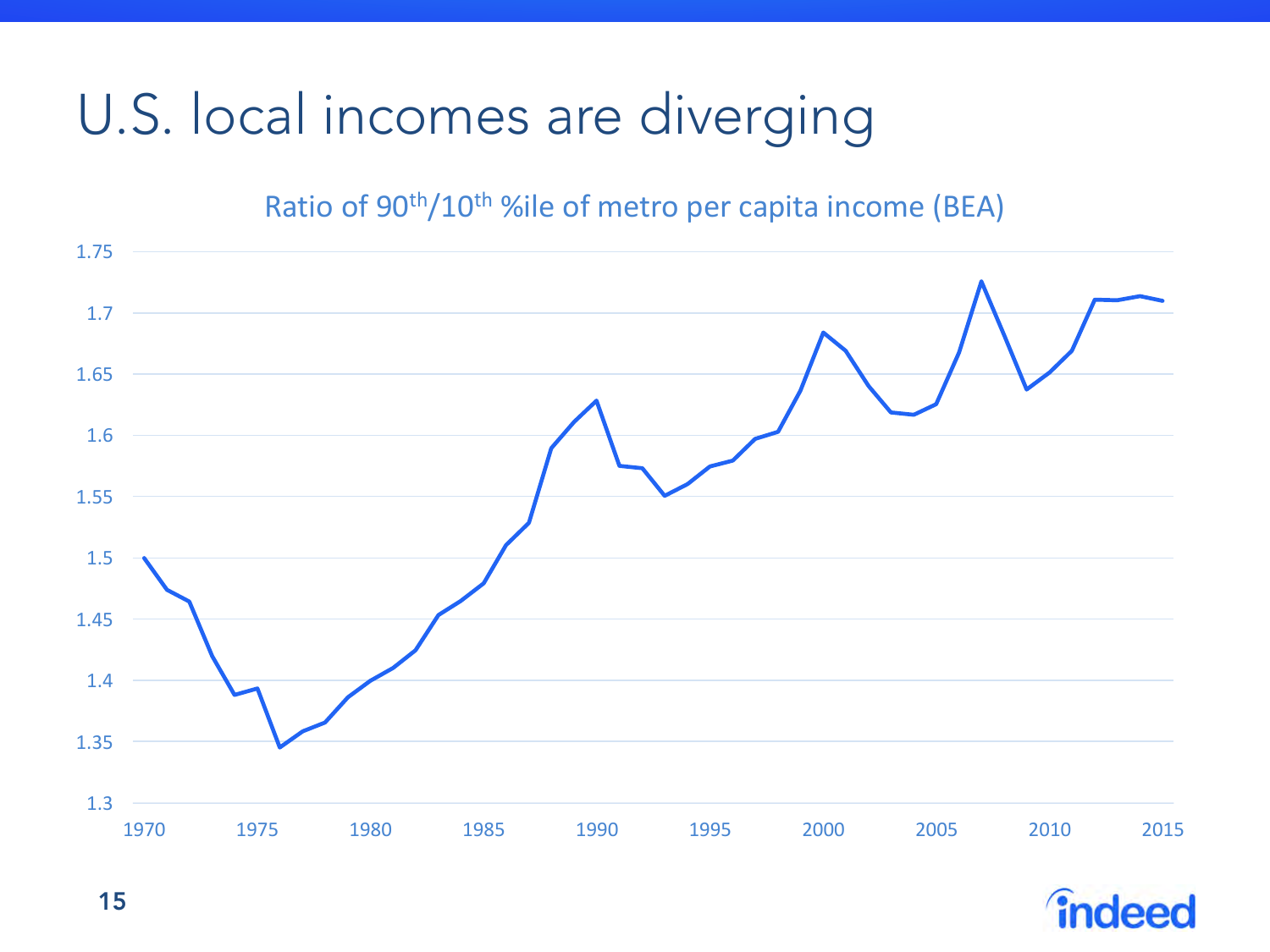# Tech hubs are tightening their grip

% of tech job postings in the eight big U.S. tech hubs (Indeed data)



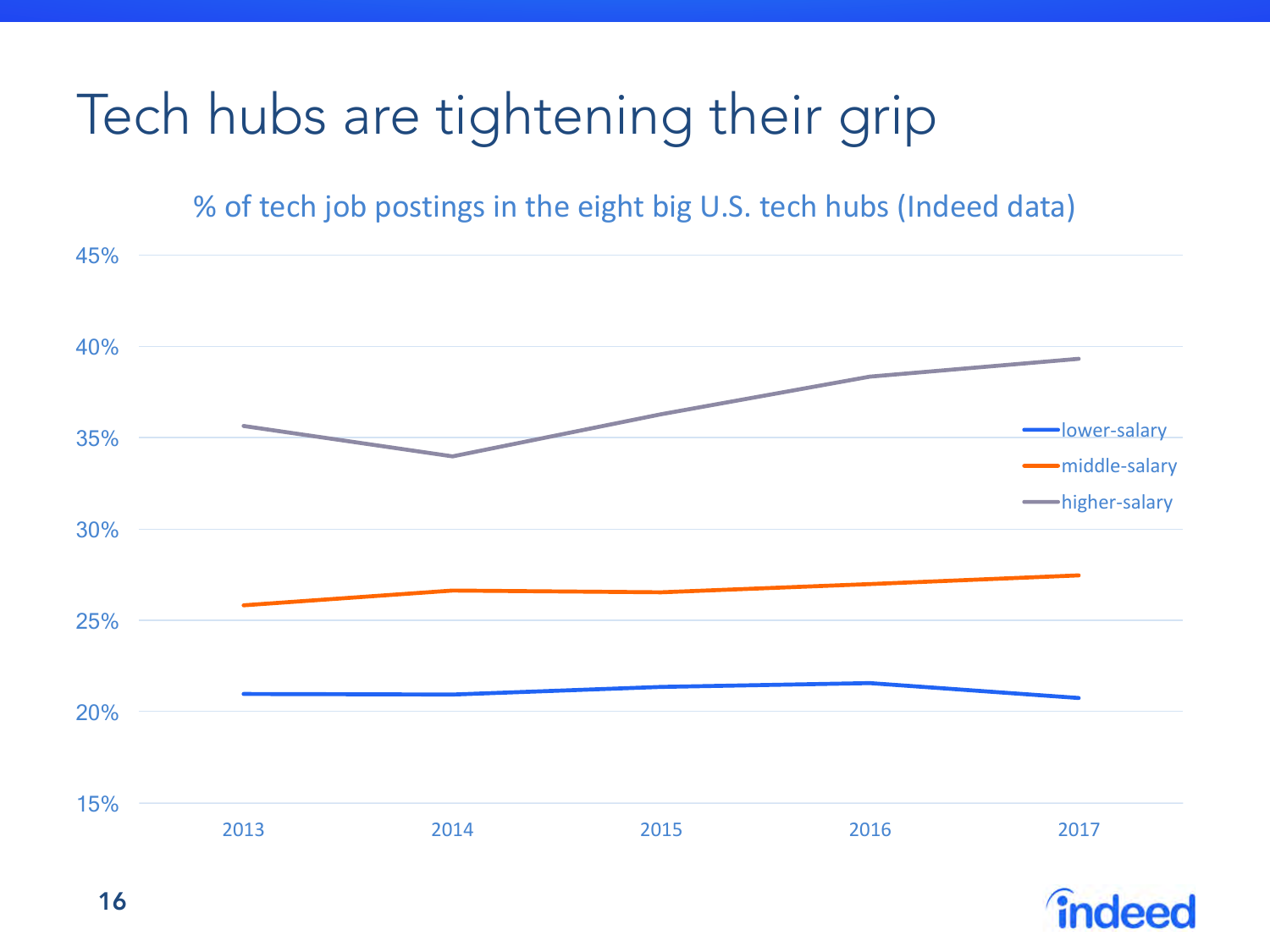### Trump did better where jobs are at risk

Trump margin and % routine jobs, by county (U.S. Election Atlas & Census)



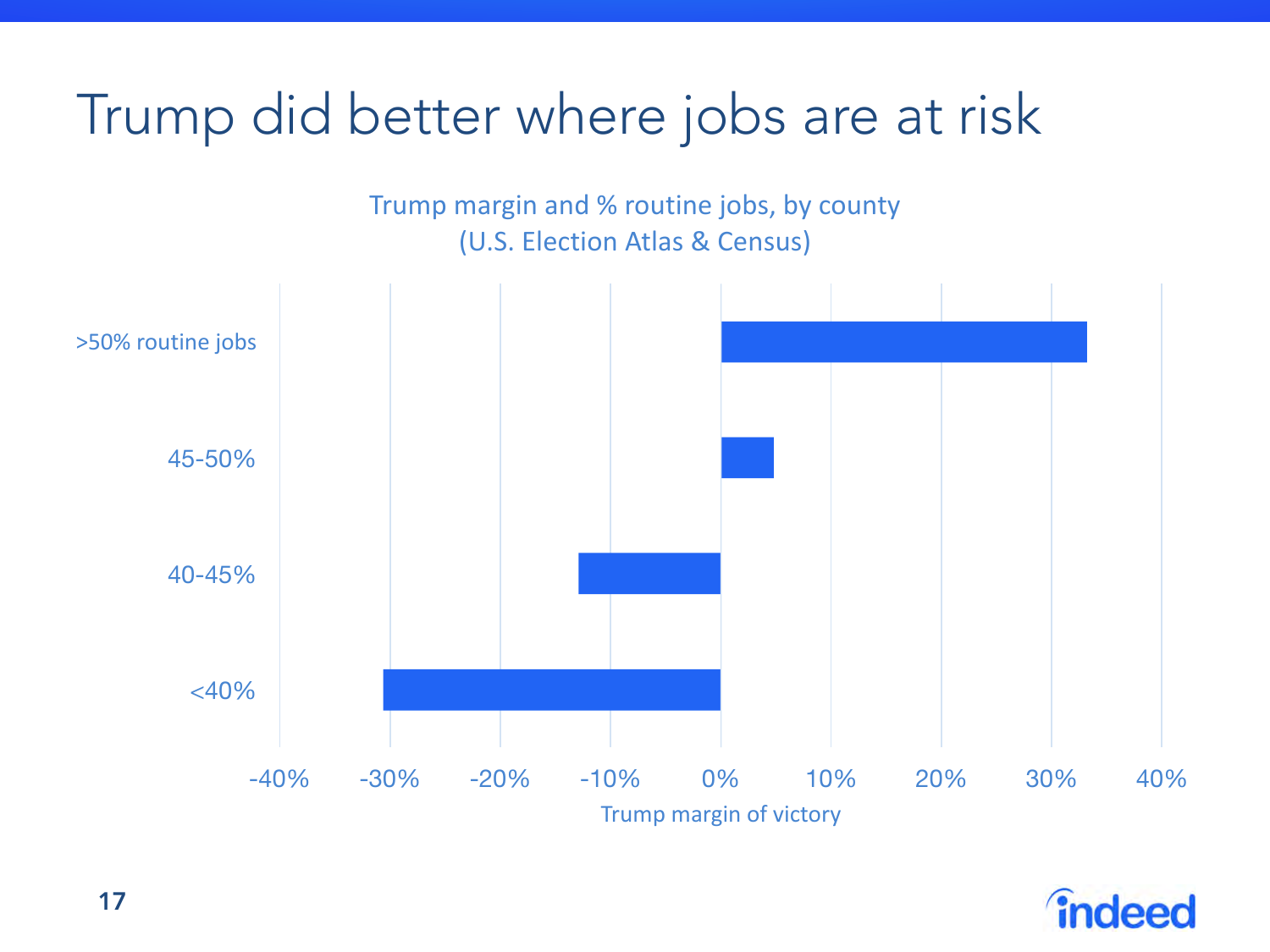- 1. Two great uncertainties
- 2. Distributions matter
- 3. Older workers are the future
- 4. Geographic inequalities
- 5. What we get wrong about the future of work

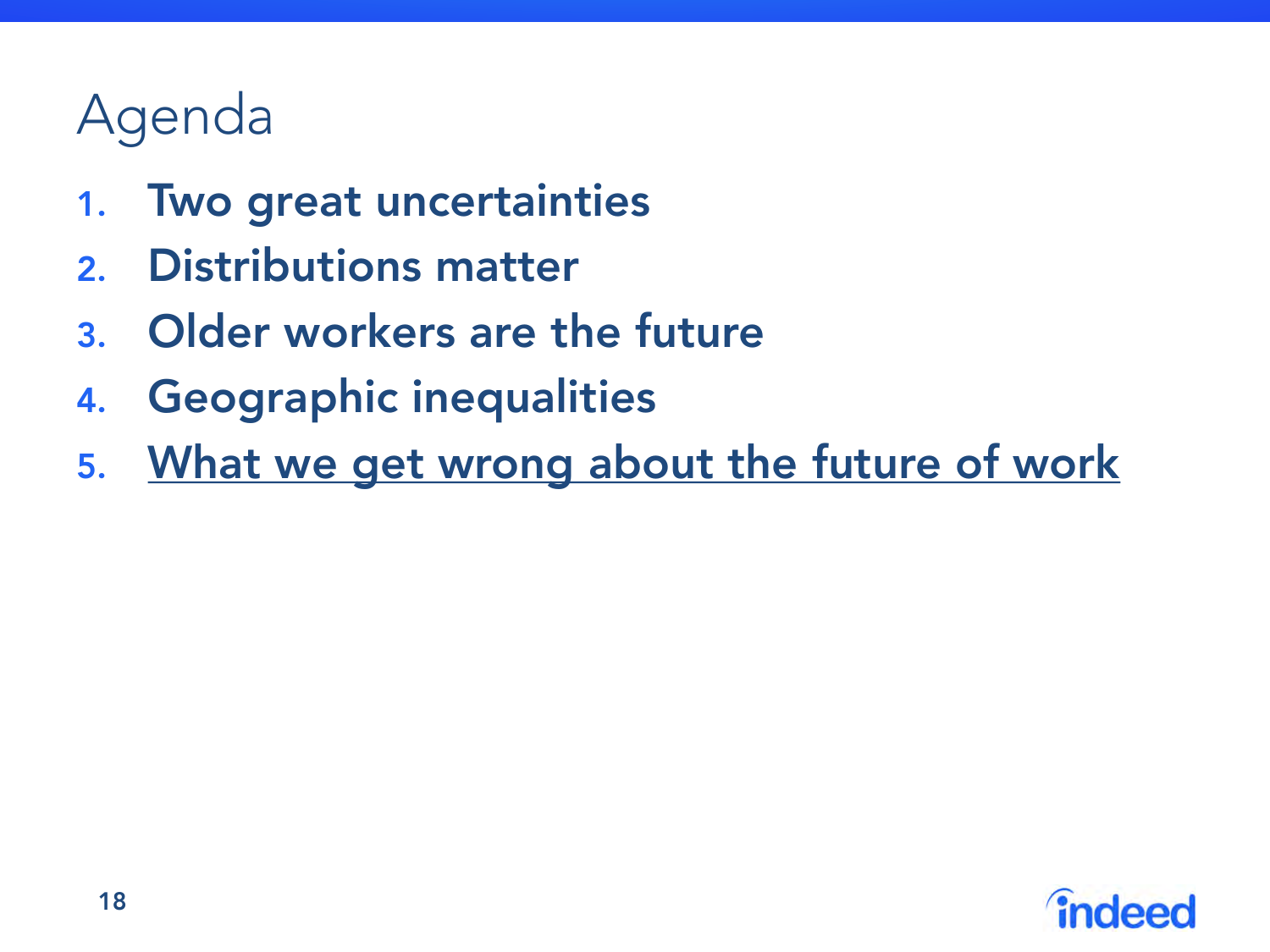## Occupational disruption is slower today

Job shifts across occupational sectors: 10-year rate, by decade (Census)



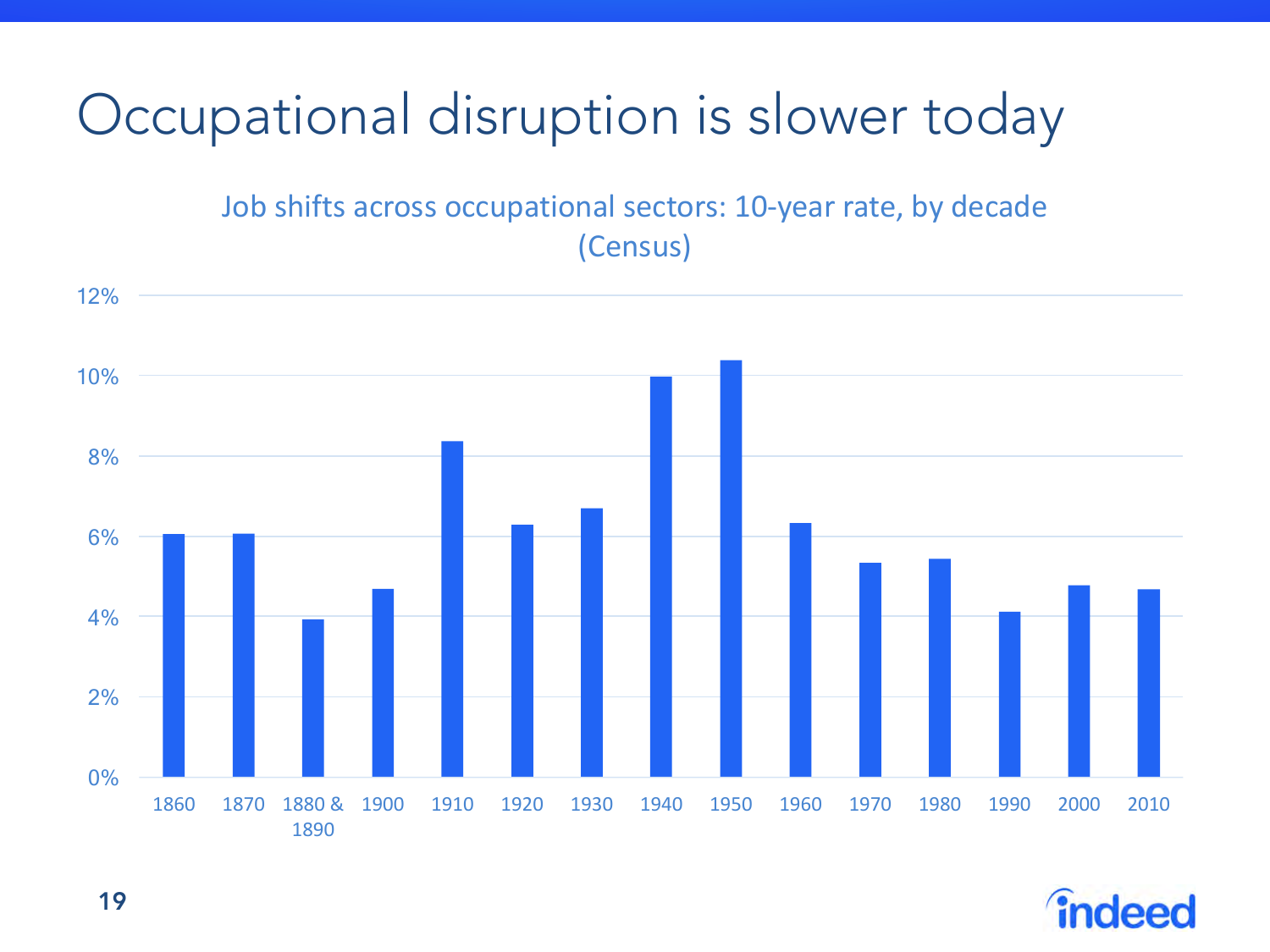### Job flows are slowing down

Job creation and destruction % of total employment, annual (BLS)



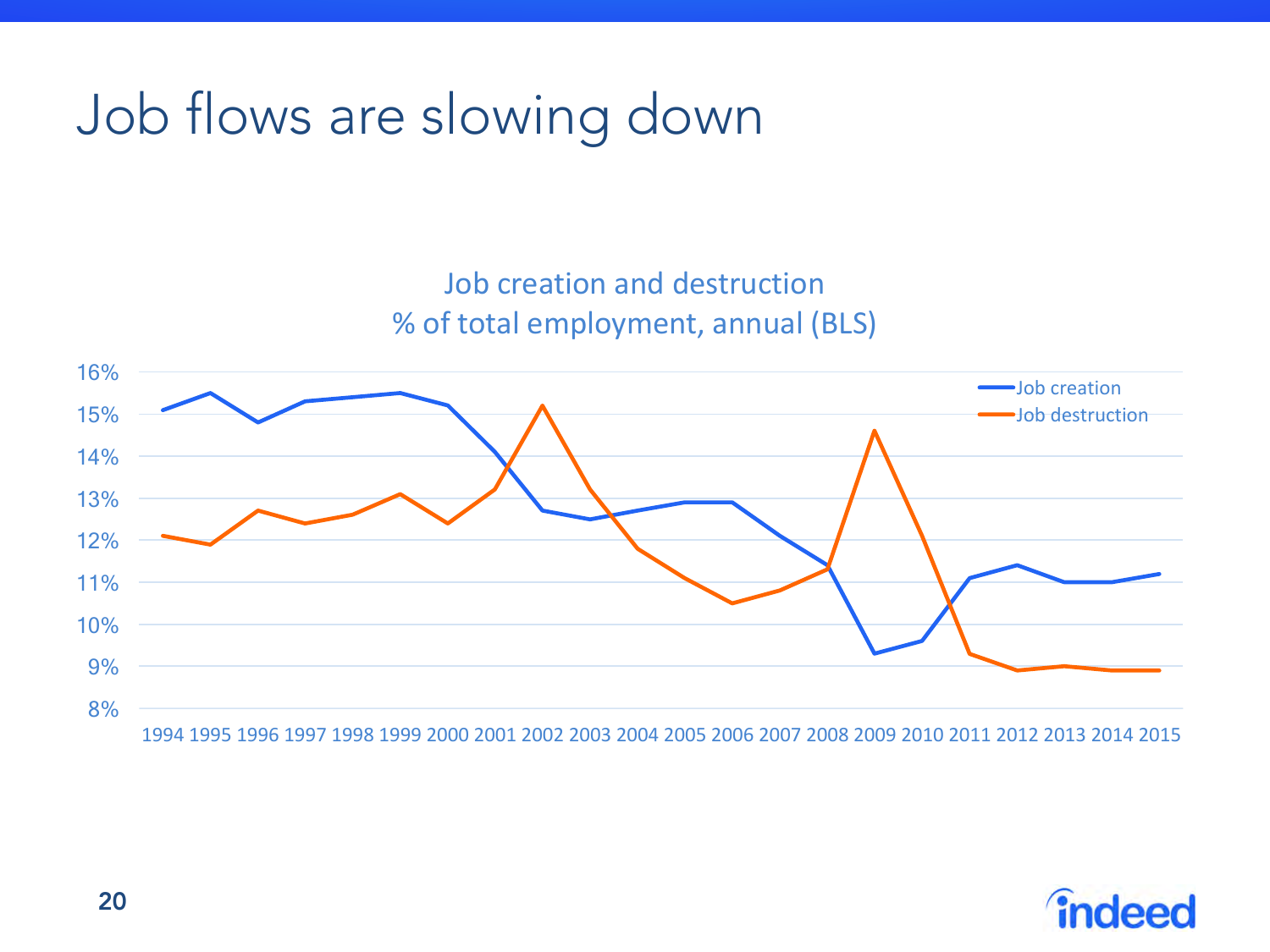### The dramatic rise of women's employment

Employment/population ratio, age 25-54 (BLS)